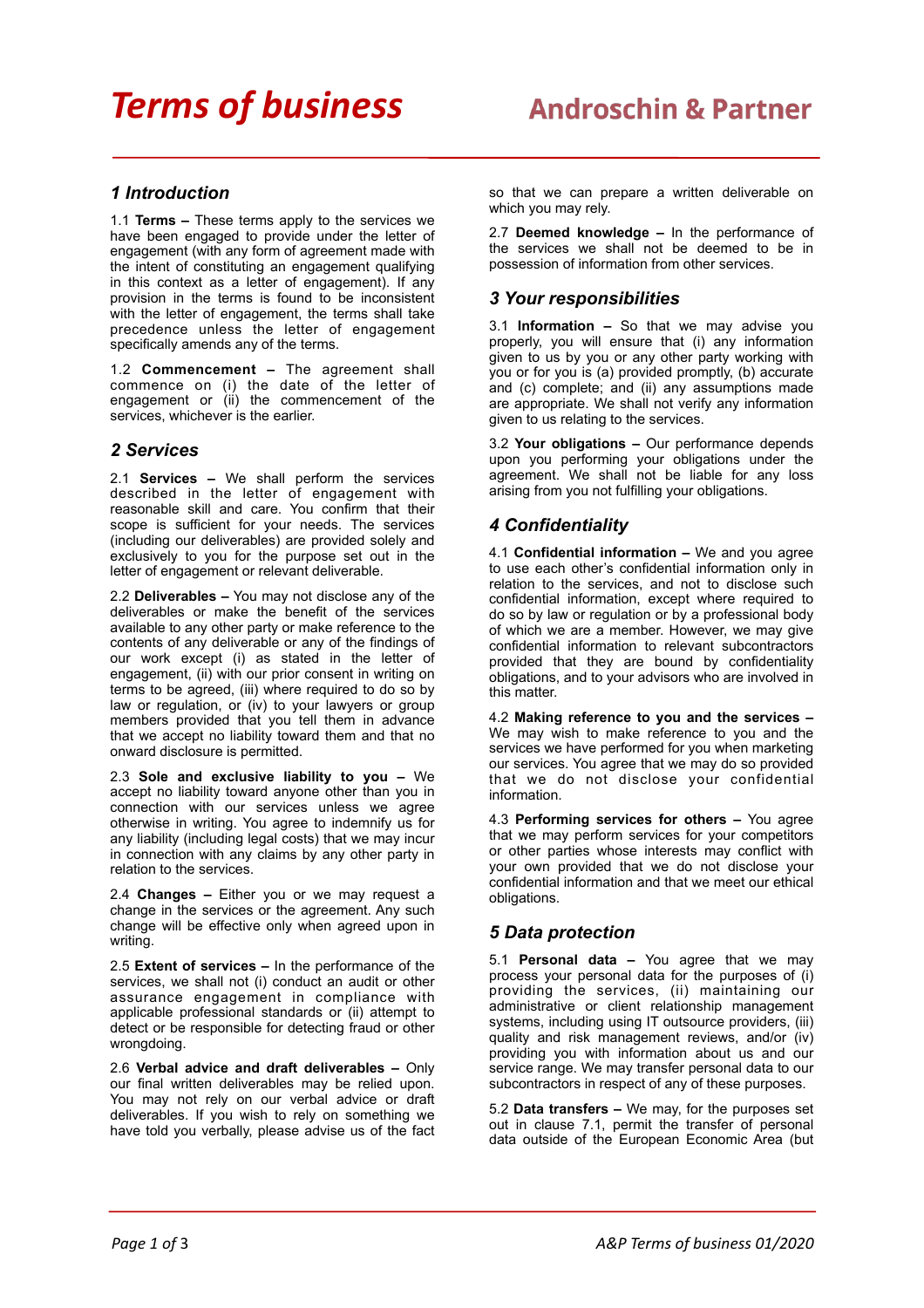only to a recipient who is (i) in a country that provides an adequate level of protection for personal data, (ii) certified under the US Safe Harbor program, or (iii) subject to an agreement that covers the EU requirements for the transfer of personal data to data processors outside of the EEA).

### *6 Intellectual property rights*

We shall own the intellectual property rights in the deliverables and in any materials created under the agreement, and you will have a non-exclusive, nontransferable license to make use of the deliverables for your own internal purposes.

# *7 Materials*

7.1 **Policy –** We may retain copies of all materials relevant to the services, including any materials that you give us or that are given to us on your behalf.

7.2 **Release –** We do not release materials that belong to us (including our working documents) unless we have specifically agreed to do so. We may require a letter of release from the recipient as a condition of disclosure.

#### *8 A&P and subcontractors*

8.1 **Subcontractors –** We may use subcontractors to provide all or parts of the services. Despite this, we remain solely responsible for the services.

8.2 **Restriction on claims –** You agree not to bring any claim (including a claim in negligence) against any A&P subcontractor, partner, member, director or employee in connection with the services.

8.3 **Group members –** You will ensure that no group member, including your subsidiaries, associated companies and any holding company (unless a party to the agreement), both while they are a group member and thereafter, brings any claim against any A&P subcontractor, partner, member, director or employee in respect of any liability relating to the services or the agreement.

## *9 Liability*

9.1 **Specific types of loss –** You agree that we shall not be liable for (i) loss or corruption of data from your systems, (ii) loss of profit, goodwill, business opportunity, anticipated savings or benefits, or (iii) indirect or consequential loss.

9.2 **Our liability –** You agree that our total liability (including interest) for all claims in connection with the services or the agreement (including but not limited to negligence) shall be limited to the greater of the amount of the fees payable for the services (excluding VAT) or CHF 50,000.

9.3 **Unlimited liability –** Nothing in the agreement will limit a person's liability for (i) death or personal injury caused by that person's negligence, (ii) that person's fraud, or (iii) anything else that cannot be limited by law.

9.4 **No claims against individuals –** You agree to bring any claim (including a claim in negligence) in connection with the services solely against us and not against any individual. Should our individuals be described as partners, then they are acting as one of our members.

9.5 **Proportionality –** Should we be liable to you under the agreement and another person would also be liable to you in respect of the same loss (were it not for your contractual arrangements with them), then (i) the amount of compensation payable by us to you in respect of that loss will be reduced; (ii) the reduction will take into account the extent of the other person's responsibility for the loss; and (iii) in determining the extent of the other person's responsibility for the loss, no account will be taken of (a) any limit or exclusion placed on the amount that person will pay or (b) any shortfall in recovery from that person (for whatever reason).

## *10 Fees*

10.1 **Payment for services –** You agree to pay us for our services. Any estimate we may give you shall not be binding.

10.2 **Basis of fees –** Our fees may reflect not only the time spent but also other factors including complexity, urgency, inherent risks, use of techniques, know-how and research, coupled with the level of skills and expertise required of the personnel needed to perform and review the services. Our fees may include time spent traveling for the purpose of the services that cannot be used productively for any other purposes.

10.3 **Expenses –** You will pay any reasonable expenses incurred by us in connection with the services.

10.4 **Taxes –** You will also pay such taxes, including VAT, as are due in relation to our goods and services. You will pay us any invoice total in full, irrespective of any deduction that the law requires you to make.

10.5 **Invoices and payment –** We may invoice you monthly. All invoices are payable 14 days after the invoice date. If you do not pay an invoice within 30 days of the invoice date, we may charge you interest at the statutory rate.

## *11 Termination*

11.1 **Immediate notice –** Either we or you may end the agreement with immediate effect by giving notice to the other party in writing if (i) the other